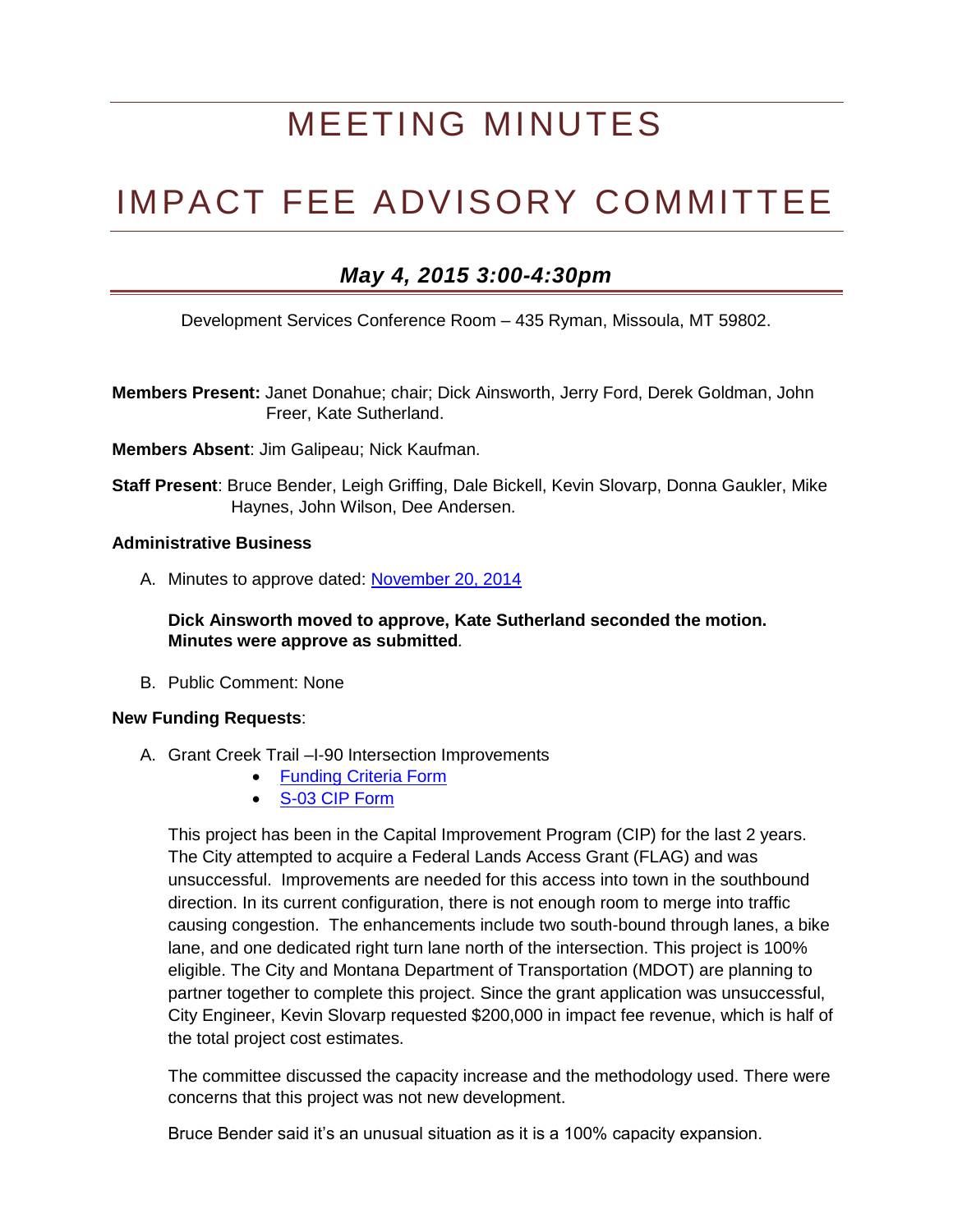Janet Donahue stated that it was not a high ranking CIP.

Mr. Slovarp said the state would match the funding of whatever the city could provide.

**Motion: John Freer moved to approve up to \$200,000 of transportation impact fee funding for the capacity increase to the south bound lanes of Grant Creek Road at I-90 Intersection using methodology # 2.**

**Jerry Ford seconded the motion.**

**Upon a voice vote, the motion carried unanimously.**

- B. Grant Creek Trail Guardrail
	- [Funding Criteria Form](http://www.ci.missoula.mt.us/DocumentCenter/View/29304)
	- [PR-08 CIP Form](http://www.ci.missoula.mt.us/DocumentCenter/View/29313)

This is an addition to the Grant Creek Trail project. A protective guardrail needs to be installed on a dangerous curve near the nature preserve to provide a safe separation between the road and the trail. It was planned to be part of the trail initially at the request of a land owner. The cost estimate is \$45,000.

Parks and Recreation Director, Donna Gaukler, said there may also be another request in the fall for 200 feet of trail. They are working with the County to come up with a realistic cost estimate. There have been estimates but she is unsure if they are accurate.

Ms. Donahue read comments from Nick Kaufman who was unable to attend the meeting. Mr. Kaufman thought perhaps the original project was designed to come in stages. He had concerns that impact fee revenue was being used to fill in short falls, which seems to be a pattern. Since the Park Bond was issued, he wanted to know how this project fit in with that?

Ms. Gaukler said her team has been trying to be conservative. Because of the location of the trail they are limited to where they can go. There were concerns that the road would slide. The \$45,000 was a negotiated deal with the easement to the wildlife preserve. It has become a road issue. We want to make sure cars are safe on the road.

#### **Motion: Kate Sutherland moved to approve Parks Impact Fee funding up to \$45,000 for the Grant Creek Trail project, if it is deemed necessary**

#### **Dick Ainsworth seconded the motion.**

#### **Upon a voice vote, the motion carried unanimously.**

South Ave Right of Way Acquisition

- [Funding Criteria Form](http://www.ci.missoula.mt.us/DocumentCenter/View/29306)
- [S-17 CIP Form](http://www.ci.missoula.mt.us/DocumentCenter/View/29310)

This project was constructed in 2005. It widened the street and added sidewalks, curbs, gutters, new parking, turn lanes, and pavement. Third party engineering and legal advice assured the City there was adequate public right-of-way to proceed without acquiring property through purchase or easement. The City was sued about the right-of-way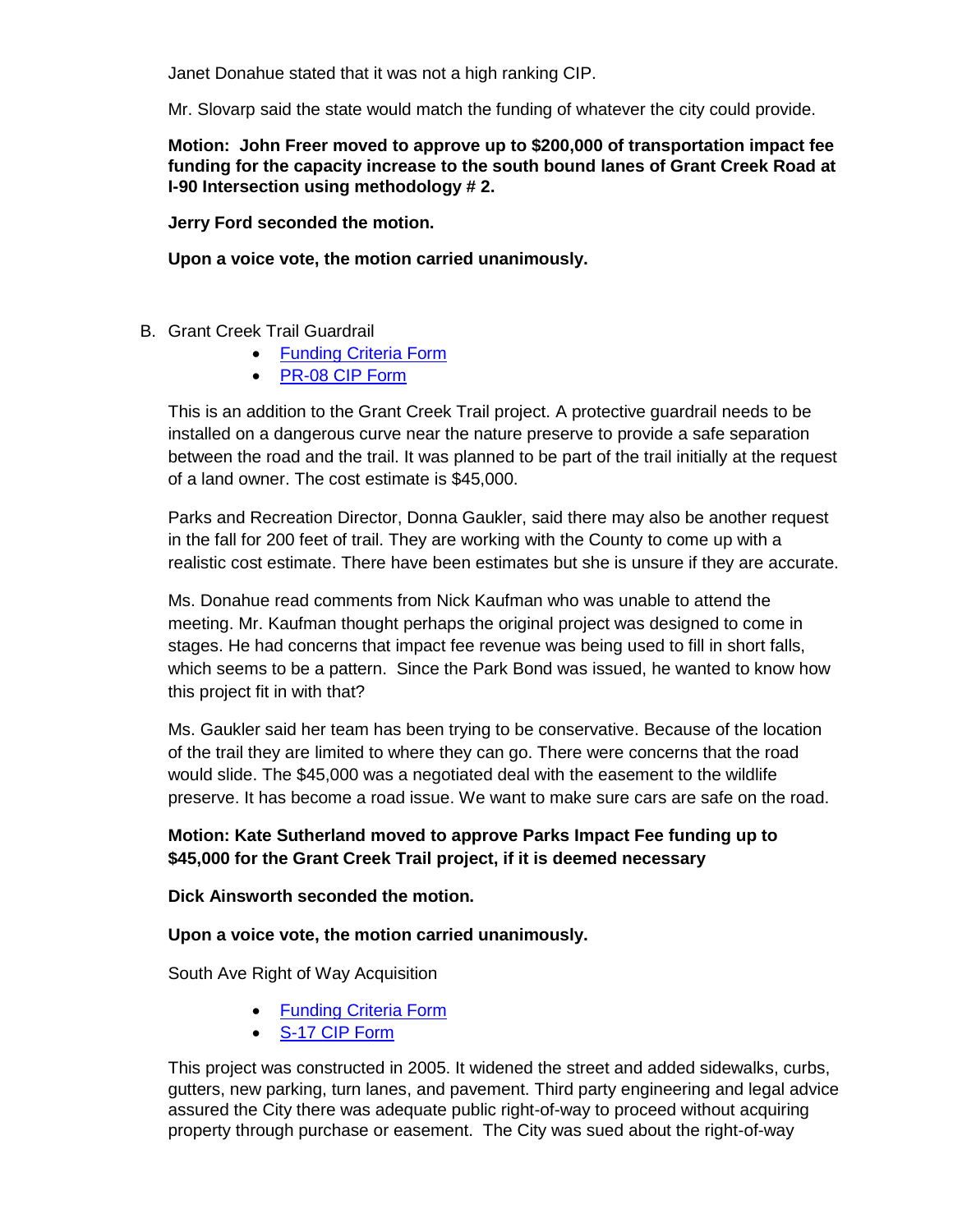issues and lost in both District and Supreme Court. The courts ruled that the City did not have adequate right-of-way and in some cases adjacent land owners to the project area were entitled to compensation. The costs determined by the court is a total of \$301,866.

Mr. Bender said he was not requesting any legal fees and feels the project is eligible for impact fee funding.

Mr. Freer said the cost's occurred back in 2005.

Ms. Donahue said she understood why it was brought forward but could not support this.

Mr. Ainsworth also said he will not support this request as this is not what impact fees are intended to do. He stated this was a debacle from the start.

Mr. Ainsworth asked if WGM paid any of these costs.

Mr. Bender said they helped pay for legal fees.

#### **Motion: Mr. Ainsworth moved to deny impact fee funding for this project.**

#### **Mr. Ford seconded the motion.**

#### **Upon a voice vote, the motion carried unanimously.**

Missoula to Lolo Trail/ Bitterroot Corridor Improvements

- [Funding Criteria Form](http://www.ci.missoula.mt.us/DocumentCenter/View/29305)
- [S-06 CIP Form](http://www.ci.missoula.mt.us/DocumentCenter/View/29311)
- [PR-10 CIP Form](http://www.ci.missoula.mt.us/DocumentCenter/View/29309)

Ms. Gaukler and Mr. Slovarp have been working on this project with the County Public Works Department. This trail will become a vital transportation link for current and future residents of Missoula and western Montana. It will enhance the City's regional tourism draw and provide connection to the recreational trails at Blue Mountain Recreation Area.

The City portion of the trail will connect to the County portion of the project, near Buckhouse Bridge, then east to Reserve Street. It will cross Reserve with a separate grade crossing and continue along to the existing Bitterroot Branch Trail. Missoula Redevelopment Agency will be installing the separate grade crossing with \$5 million from URD III. The funds required to complete City obligation of the TIGER (M2L) grant is \$227,319.81

Ms. Donahue is a member of the Larchmont Country Club and that makes her a part owner and she wanted to declare that.

The committee discussed the details of the project and the methodology used in the criteria form.

Ms. Donahue asked what the committee had approved so far.

Ms. Gaukler said \$393,000.